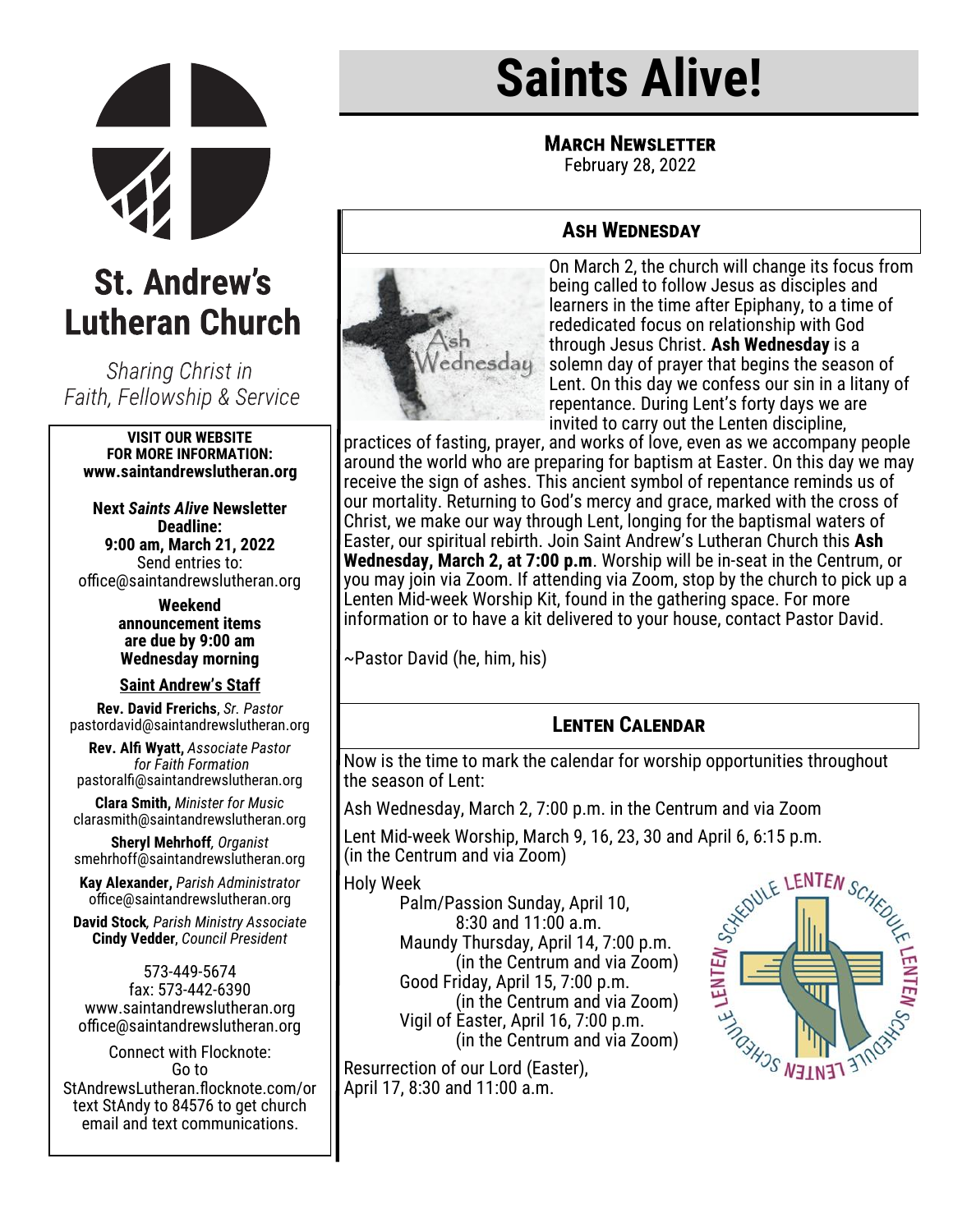# **That Senior Pastor's Musings**

*[Jesus] said to them, "Come and see." ~John 1:39*

What I love about Saint Andrew's Lutheran Church comes down to Faith, Fellowship, and Service. Over the past two years those who participate in the life of this congregation, whether they identify as members or not, have demonstrated a faithfulness that runs deep.

Certainly, worship by Zoom has been a challenge. The recommendations for the sake of safety have felt burdensome. The many ways this nation, this congregation have been asked to shift their practice have been daunting. Yet, the people of Saint Andrew's have been faithful in worship, and in ministry.

Still, many have commented that when they returned to worship in the Centrum for the first time, their experience of fellowship, of community, of the music, of worshiping together brought out an unexpected emotional experience. As a pastor of this congregation, please know that I look forward to the day when we can gather without the recommendations that have been in place these past two years.

At the same time, many conversation partners have noted a sense that this congregation has been committed to one another, to fellowship, precisely in living into the recommendations. Wearing masks in worship, maintaining physical distance, neither are fun. At the same time, living them shows this congregation's commitment to serve others.

Speaking of service, during the Congregational Meeting, I presented a video that featured brief quotes from nearly every ministry that reported in the Annual Report. There are other ministries that have not written for the report. Several people have noted that after seeing the video, they have a sense of inspired awe. Amid all the challenges these past

two years have presented, this congregation has carried on amazing ministry locally and globally. The video was really the work of all who call Saint Andrew's Lutheran Church their spiritual home. View it (again) at: https://tinyurl.com/2021Ministry.

As I write this, the news media have noted that with declining infections across the country, the Centers for Disease Control are preparing new guidelines. I personally look forward to what those guidelines may mean for each of us and for this congregation.

At the same time, I am deeply mindful that this congregation includes people who have a wide range of risk awareness. For reasons of health, for children too young to be vaccinated, for immunocompromise of any sort, some seek to minimize risk. Others are more open to risk. Saint Andrew's Lutheran Church needs to be a community that honors all people. In addition, there are some who elect to worship via Zoom for myriad personal reasons. They are no less church; they are worshiping as fully as those who attend on-site.

As this congregation, this nation, this world, marks the second anniversary of the pandemic, it is important to acknowledge what these past two years have been, celebrate the resilience this congregation has shown in the face of the pandemic, and prepare for life beyond pandemic guidance. I certainly pray that day is near. In the meantime, I pray that our journey through Lent as church opens anew the eyes of the faithful to the truth of God's faithfulness, mercy, compassion, forgiveness, and love.

Won't you come and see?

Yours in Christ, Pr. David Frerichs (he, him, his)

# **Loaves and Fishes**

Our gratitude to the awesome volunteer team who helped feed the hungry on Sunday, January 23 at Loaves and Fishes. Thank you to bakers Patti Skinner, Carol Braaten, Holly Heidlage, Stephanie Lee, and Maureen Coy for donating cookies and brownies.

Also, thanks to Bobette Rose, Dawn Lessiack, Sarah Larson, Nova and Ron Berg, and Jenine Loesing for planning, preparing, packaging, and delivering the meals. One hundred twenty "to-go" meals were prepared for distribution.

We are grateful to the serving team who distributed meals: Clara Smith, Vic Heus, Judith Panko, Gwen Gray, Gary and Alex Taylor, Lauren Lessiack, Charles Farrow, and Susan Goldammer.

We are thankful for the congregation's donations and support as we continue to feed those in our community who are in need. Monetary donations to support this

> ministry may be made directly to St. Andrew's Lutheran Church. We are looking for volunteers to bake, cook, or distribute meals each month.

Meal distribution begins at 4:00 pm at Wilkes Boulevard Methodist Church. The next opportunity is Sunday, March 27, 2022.

If you are interested, please contact Susan Goldammer or Jenine Loesing.

We remember the words of Jesus . . *. just as you did to one of the least of these . . . you did it to me.* Matthew 25:40.

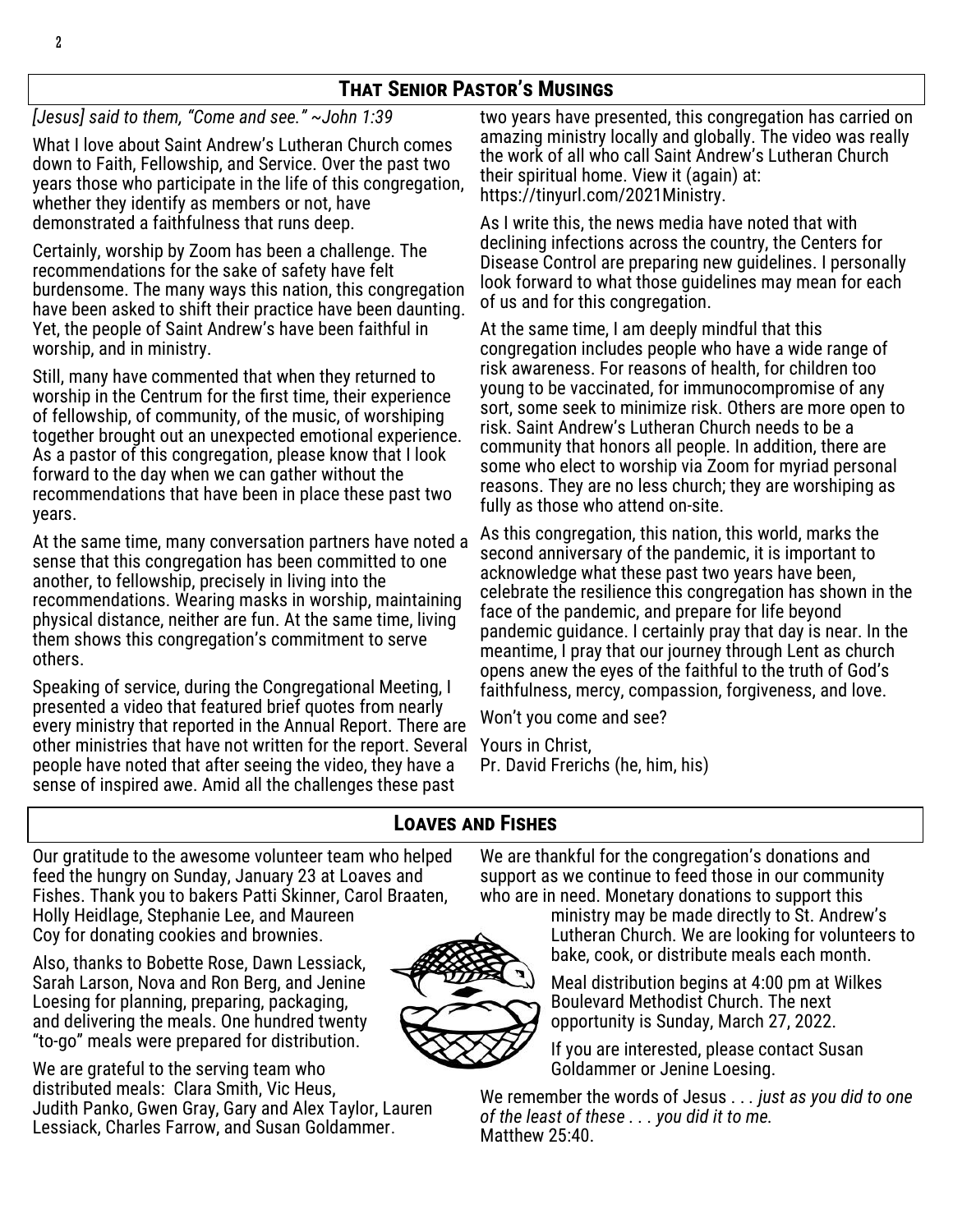# **From Our Associate Pastor**

In the coming year, we will be working towards a new vision. One that I hope to have all your feedback about. During the cottage meetings I heard a lot about the hopes that people have for the congregation and the concerns they have as well.

The cottage meetings varied in the information that was covered. This is what I got from them. Saint Andrew's wants to become more welcoming, affirming, and embracing. We want to begin to walk alongside those in our community and help them in their lives. This is important and an item that I was to highlight. It means that we have a goal – something to focus on as we begin to create a new vision for what our community of faith looks like.

The vision that I hope to bring to the faith formation is this – one where we learn about relationship with God and with one another. We were saved by Jesus's actions on the cross and were freed from the fear of death and what that means for our future. Being freed from this gives us the

ability for us to walk with those in need. Those in our community, those in our nation, and those in the world. To help us learn about our relationship with God, I hope to have faith formation that will help you deepen your understanding of God and help you unbox the boundaries that all of us put on God and how God works in the world.

This is not something that I can do alone, but something that we have to do as a community. As a community we need to discern and figure out a focus for our ministry and our lives. To do that we need to re-imagine what we see in the world. We can deepen our relationship with God and others through intentionality and effort. We can ground ourselves in who we are as God's children and bringing about God's plans for the world to the here and the now. As new opportunities for learning come up, I invite you to attend. Help us walk this path together.

-Pastor Alfi



### **Listen Everywhere Technology Coming Soon**

Watch for information about Assistive Listening Technology soon to be installed at Saint Andrew's Lutheran Church! After years of research to identify the best options for assisting people to hear during worship, Pastor David and Paul Boomer have proposed, the Memorial Committee recommended and the Congregation Council approved using money from Bill Cooper and Averil Cooper's Memorial Funds to purchase a system that covers several technology options. Watch this brief introductory video: https://tinyurl.com/StAndrewsHearing.

In short, for those who struggle to hear during worship, this system offers opportunity to hear by multiple means. For those who do not have smart phone technology, there is a radio frequency transmitter with receivers. The receivers can be fitted with an over-the-ear speaker or they can be fitted with a near field loop compatible with a t-coil in one's hearing aid. For those with a smart phone, this system will allow up to 1,000 users to download the Listen Everywhere app to their phone, then connect to their hearing aid by way of Bluetooth. Either solution will allow the listener to hear only the microphones that have spoken word (Pastor Alfi,

Pastor David, the pulpit, the handheld microphone, etc.).

This technology is not limited to those who have hearing aids. Anyone with a smart phone may download the app, then connect to their personal earbuds (wired or wireless) to hear more directly the sound from the voice microphones. This can also be useful for parents who need to roam the building with an active child and want to hear what is happening in worship. Those whose hearing loss is not substantial enough to warrant a hearing aid, but who want an assist, this system is available.

We do not know exactly when the equipment will arrive, nor when we can get it installed and tested, but when the time comes, you will know.

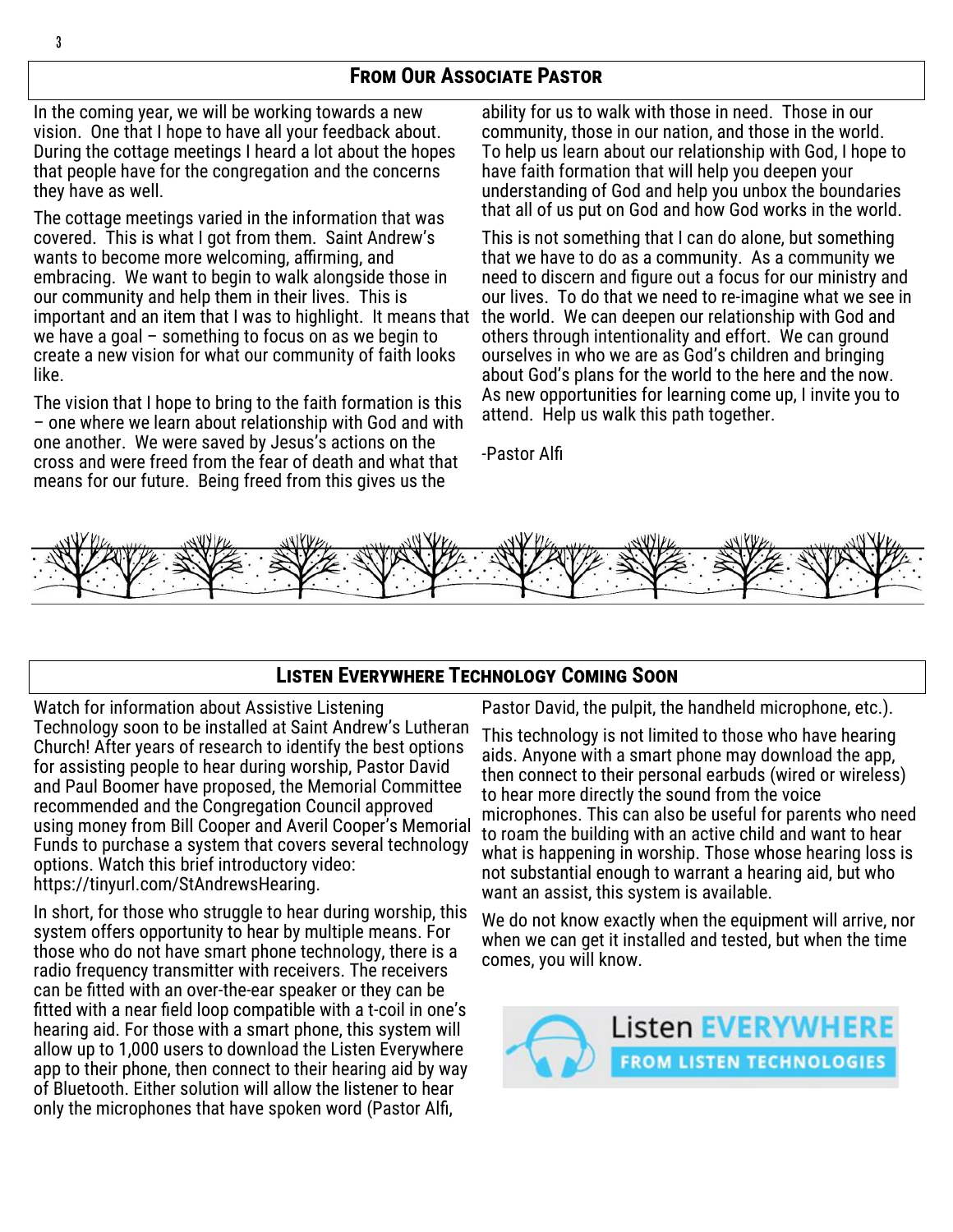### **Afghan Refugee Family Donations Update**



Thanks to all who have so generously donated to the Afghan Refugee Project! Please note that financial donations are still requested as the needs of the families are great and they cannot begin employment until the federal government provides work papers, which is taking a terribly long time.

In the meantime, these folks must eat, pay rent, pay utilities, clothe their families and take care of medical needs. Please designate any financial donations for "Refugees."

If you are interested in donating an item, please check this list: [https://tinyurl.com/refugee](https://tinyurl.com/refugee-needs)-needs

#### *Please do not bring anything to church that is not on the list!!*

### **Meet Little Bits: Growing Hope Lenten offering - March 20**

The four C's – conflict, covid, climate change, corruption – continue to make it difficult for smallholder farmers overseas to feed their families. Thus, the need continues for rural people in the world to learn ways to support their families through agriculture. Growing Hope Globally's programs teach agriculture development to overseas farmers.

You can support a Growing Hope Globally farmer for as little as \$55 – and help that farmer be food secure for life! Watch your home mailboxes for a special reminder about March 20 and see a picture of Little Bits when a baby.



Meet "Little Bits" – the local goat who says "every little bit" helps overseas families learn how to feed themselves through agriculture. Make a person food secure for life for only \$55! Little Bits fit into a 5-gallon bucket and needed to be bottle fed

because her mother was a first-time mom and rejected this twin. With food and love, Little Bits is now healthy and thriving at Linda Vedder's farm.



# **Endowment Board Awards Grants**

The Endowment Board met on February 21 and agreed to give grants to the following community agencies:

Catholic Charities Refugee Services - \$1,000 - assist recent Afghan refugees in Columbia for basic needs to become self-sufficient.

Cedar Creek Therapeutic Riding Center - \$800 - 2 scholarships for disabled riders, veterans with PTSD and children with speech delays to help cover fees of riders who do not have funding elsewhere.

Columbia Area Older Adult Ministry - \$264.80 - Books and journals for a Grief Support Group at Lenoir Woods.

Helping Hands Southern Boone County - \$1,000 - Equipment to set up a Free Store (provides free household goods, clothes, etc. to those in need) in Ashland.

Equipment needed includes signage, fixtures and supplies for space for this new service.

Literacy Action Corps - \$1,000 - Books, study materials and phone line to set up tutoring for local sub-literate adults and non-English speaking adults to learn to read and speak English.

Show-Me Central Habitat for Humanity - \$1,000 - needed supplies and replacement for broken door with lock for safety of group housing for Americorps volunteers who work weekdays on houses.

VAC-Voluntary Action Center FISH Fund - \$1,000 - pay for additional medical funds, such as medical copays, dental copays, and medical equipment, for clients who have expended annual allotment of funds available from VAC.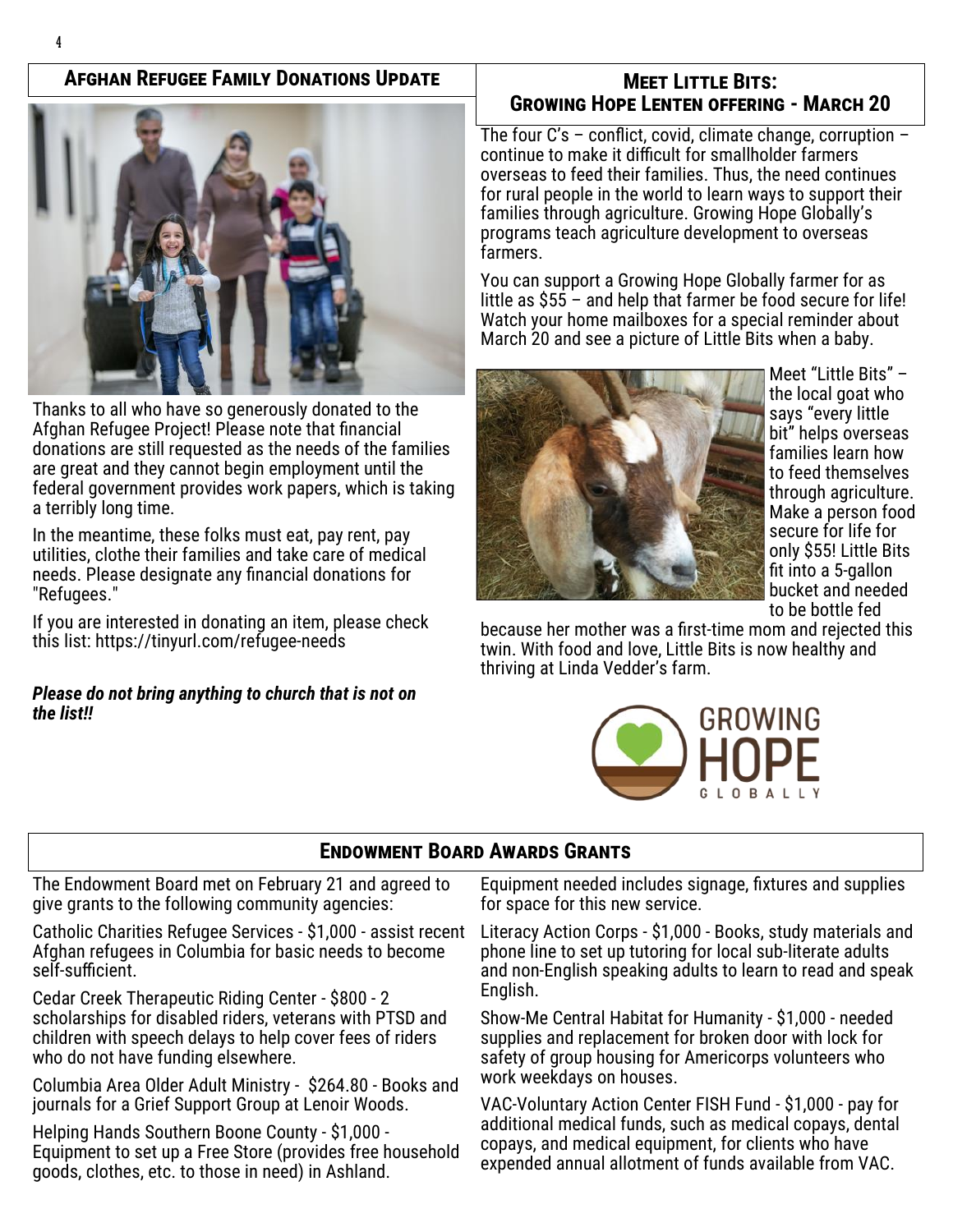# **ROBERT P. JONES**

presents his award-winning book

# **White Too Long:** The Legacy of White Supremacy in American Christianity

Join us Saturday, March 19th to hear Robert P. Jones discuss his award-winning book explaining the unholy relationship between Christianity and white supremacy in America.

Sunday, March 20th, come participate in a Q&A, followed by a sermon.

> For more information visit fbc-columbia.org



**Presentation** 2pm hosted at **Stephens College** Windsor Auditorium F Broadway

# March 20

Q&A 10:15am **First Baptist Fellowship Hall** Sermon 11:15am **First Baptist Sanctuary** 1112 E Broadway



Sponsored by: **First Baptist** Rock Bridge Christian **Broadway Christian** Race Onward **Bethel Baptist** 



Dear St. Andrew's Family,

The Staff of Saint Andrew's Lutheran Church would like to take a moment and thank everyone for the generous Christmas gifts we received. It is a pleasure to partner in ministry with each of you and we look forward to the exciting year ahead.

Blessings, Pastor David Pastor Alfi Clara Sheryl Kay





Dear St. Andrew's Members, Thank you so much for giving so generously to support the work of Love Columbia. We are so grateful for our \$2,000 gift at assist our struggling neighbors with utility bills.

Jane Williams Executive Director

Thank you St. Andrew's Lutheran Church for your donation to CCUA! On this cold January day, your donation energizes us to grow amazing and nutritious produce for others.

In health, **CCUA** 

Dear St. Andrew's, Thank you, Thank you, Thank you, so much for your compassion and generous support! Through your gift of \$1,423 which we received on Jan. 20, our agency will be enabled to fulfill our mission "to empower children and families

to overcome challenges today so they can build a better tomorrow."

Sincerely, Mike Duggar President and CEO, LFCS

Dear St. Andrew's Lutheran Church, Thank you for your gift of \$824.31 to Lutheran Disaster Response. Your Spirit-filled generosity helps families and communities reeling from disasters here in the US and across the globe. Jesus was born to reign in us forever. Now you are inviting countless others into his gracious kingdom.

Thank you, The Rev. Robin Brown Director, Congregational Generosity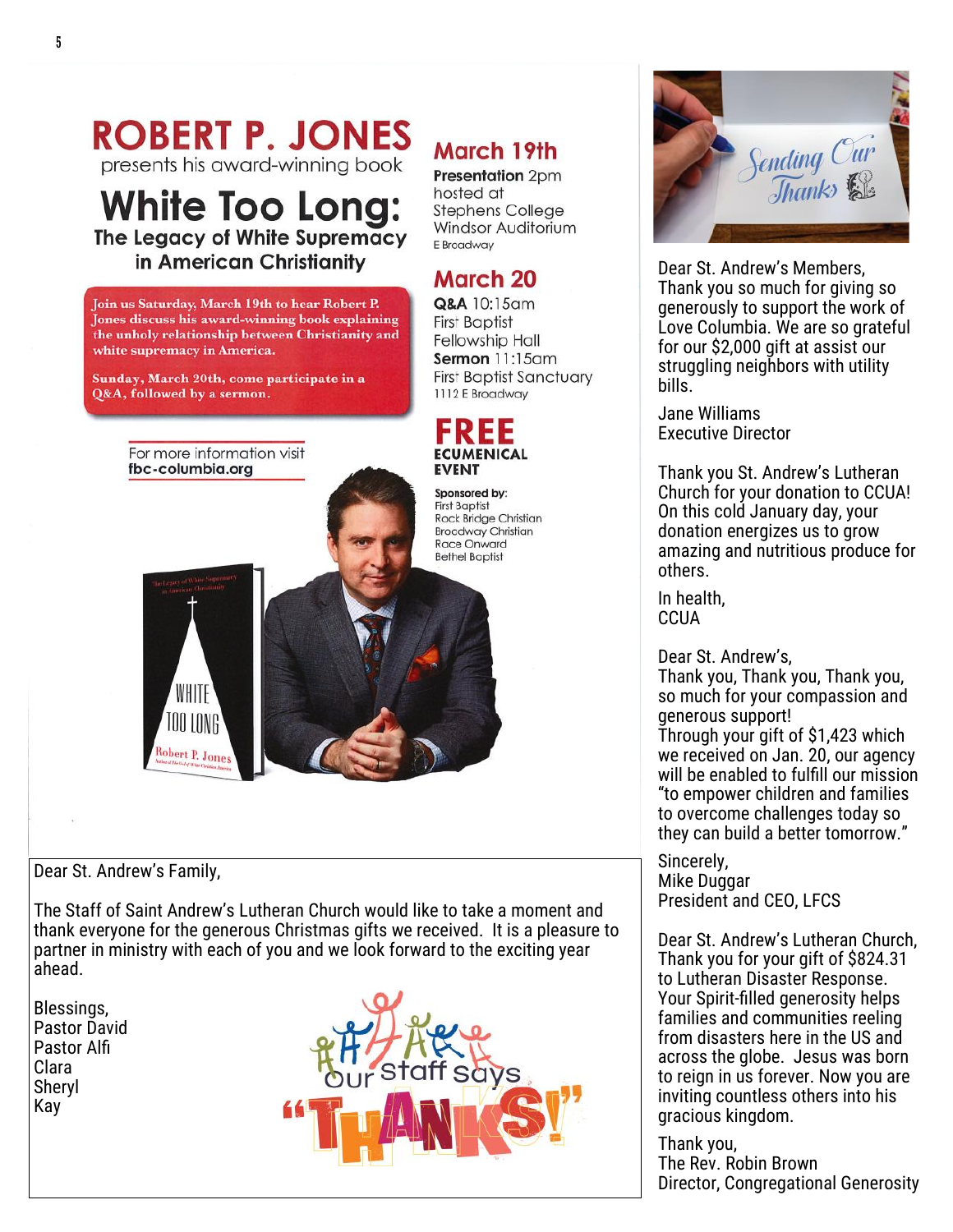# **Pastoral Care and Prayers**



6

Over the years ministry has changed in many ways. At one time, if one were registering at the hospital, and provided the name of your church, the hospital staff would contact the pastor. Changes to health privacy law have stopped that

practice. It is necessary for people or their family members to contact their pastor directly.

What members can trust is that when they call the church or a pastor's phone number, and ask for a pastoral visit of any kind, the pastors of Saint Andrew's will do everything in their power to show up. If they cannot be present, they will make arrangements for the other pastor to be present. At times, individuals comment that they would have called but they know the pastors are busy. Please know that we will make time for you, and if we cannot we will make arrangements.

At Saint Andrew's Lutheran Church there is a robust team of individuals who pray for the needs of others. This congregation bears witness to this reality each Sunday morning during worship.

Please contact the church office (office@saintandrewslutheran.org, 573-449-5674) with the following information.

The **Date** of the request;

**Who** are we praying for;

The **joy or concern** being raised;

Who the request is to be **shared with**: Pastors; Small Prayer Group; Online Prayer Group; the Congregation (prayers of the church in public worship);

Be sure to note whether there is a **desire for a pastoral call** (by telephone or in-person);

**Your name** as the one requesting prayers;

Your **contact information** (phone number or email address).

*Pray in the Spirit at all times in every prayer and supplication. To that end keep alert and always persevere in supplication for all the saints. ~Ephesians 6:18 (NRSV)*

#### **Lutheran World Relief School Bags**

It's time to begin our 2022 LWR School Bag Project! Help is needed cutting material for the bags and sewing the bags. We could also use more material.

If you would like to donate material, we use washable light weight twill, denim, canvas or corduroy but not drapery fabric. (1 ¼ yards of 60" fabric will make four bags.)

We will be cutting the material in the Fellowship Hall on Tuesday, March 8th at 1:30 pm.

If you can help, please let Linda Vedder know.

Thank you, Saint Andrew's for your continued support!



| <b>FINANCES FOR THE MISSION OF ST. ANDREW'S</b><br><b>BUDGET/GIVING ANALYSIS THROUGH JANUARY 2022</b> |                     |                         |  |  |
|-------------------------------------------------------------------------------------------------------|---------------------|-------------------------|--|--|
| <b>January Summary</b>                                                                                | January<br>2022     | Year<br>to Date         |  |  |
| Giving toward the Budget(1)                                                                           | 26,531              | \$26,531                |  |  |
| <b>Actual Expenses for Budgeted Items</b>                                                             | 45,780<br>S         | \$45,780                |  |  |
| Giving over/(under) Expenses                                                                          | (19, 249)<br>S      | \$(19,249)              |  |  |
| <b>Response to Budget</b>                                                                             |                     |                         |  |  |
| Budget (Spending Estimate) Approved at 1/30/22 Annual Meeting<br>Giving over/(under) Budget           | 47,412<br>(20, 881) | \$48,370<br>\$ (21,839) |  |  |
| <b>Nonbudget Special Offerings</b>                                                                    |                     |                         |  |  |
| Fifth Sunday--Boone County Court Appointed Special Advocates                                          | Ŝ<br>669            | 669<br>S                |  |  |
| Notes:                                                                                                |                     |                         |  |  |
| (1) January year-to-date giving decreased 25% over January 2021.<br>(2) Annual budget is \$580,441.   |                     |                         |  |  |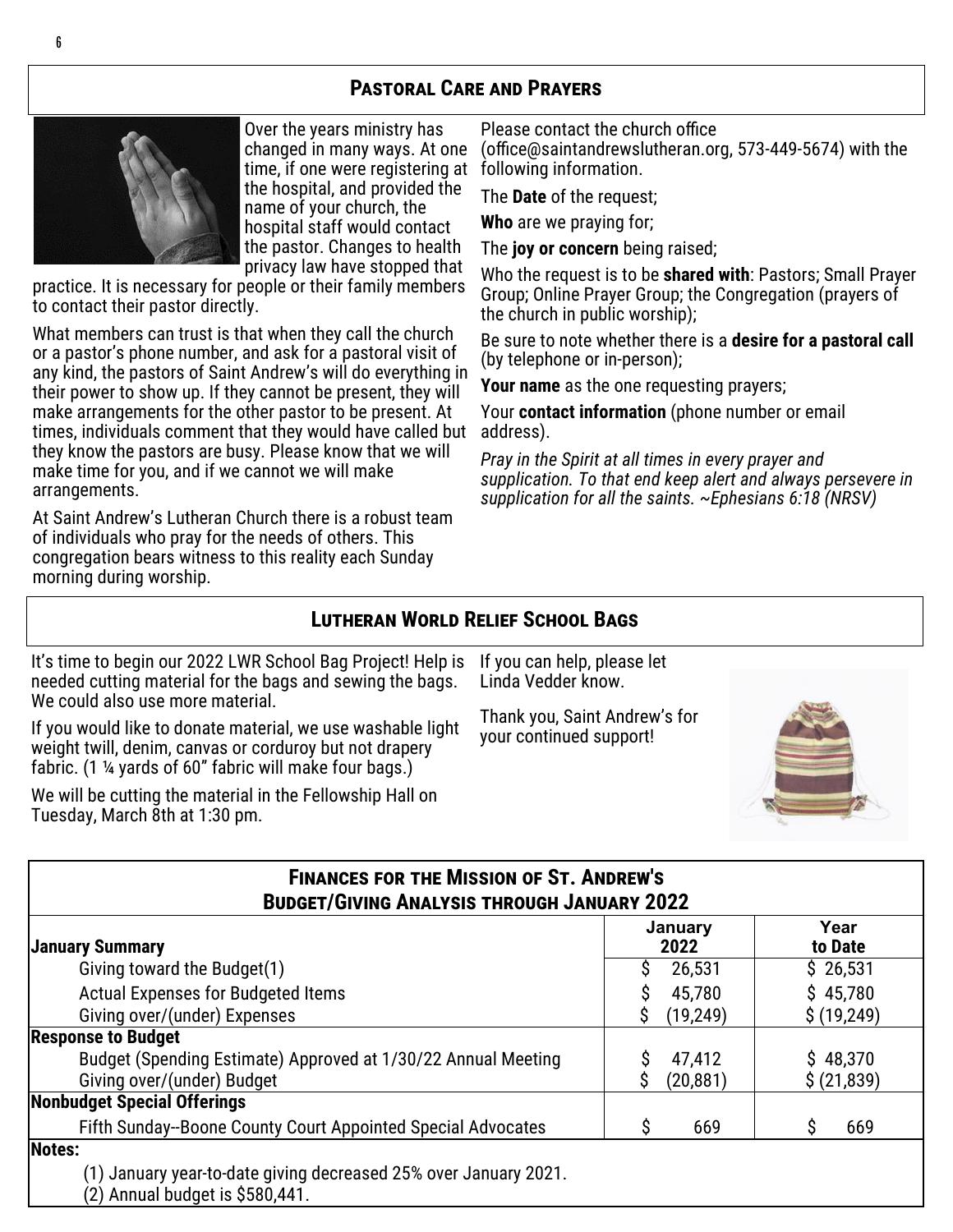#### **We Remember in Prayer**

*Almighty God,* 

*you gave your apostle Andrew the grace to obey the call of your Son and to bring his brother to Jesus. Give us also, who are called by your holy word, grace to follow Jesus without delay and to bring into his presence those who are near to us, for he lives and reigns with you and the Holy Spirit, one God, now and forever. Amen*

#### **We continue to offer prayers of hope and healing for:**

Clarke O'Neill Pam Struessel Chris Champion Anne Edwards Liz Lopez Kathy Hefner Gale Gastler Jackie Gastler Kay Maas Marvin Davidson Jennifer Adams Rev. Dr. C.W. Dawson Candi Glancy Madalyn Gramke Vena Champion Peg Gibson John Wolfe Patric Beverly Brooks

Ida Gastler Michelle Thomas Mike Alexander Resa Kerns Becky Kulpa Dan Allie Vera Leip Joanne Boomer Ellie Hanney Stephanie Hsiung Christy Provancha Jim Steele Debbie Franklin Kate Donaghy Valencia Clemons-Bush

#### **We pray for those in the military:**

Eric Childers, Brayden Coy, Matthew Lee, Kevin Grove, and those serving throughout the world.

#### **We pray for those with other kinds of needs:**

For all who are recovering from winter storms, tsunami, hurricanes, floods, wild fires, drought, heat, and natural disaster near and far.

The women at Boone County Jail with whom we minister.

#### **O God, bring into your presence those who grieve the loss of loved ones:**

For family and friends of Joyce Wibbe

**O God, bring into your presence all for whom we may pray, that they may know your grace, your love, and your peace.**



| Owen Akers                                            | Mar 2         | Trygve Veum             | Mar 16        |  |  |
|-------------------------------------------------------|---------------|-------------------------|---------------|--|--|
| Buddy Anliker                                         | Mar 2         | Stella West             | <b>Mar 16</b> |  |  |
| Paige Boomer                                          | Mar 2         | Katie Westbrook         | Mar 17        |  |  |
| Leverne Detert                                        | Mar 3         | Stephanie Hose          | Mar 18        |  |  |
| Kate Forward                                          | Mar 3         | <b>Randy Lee</b>        | <b>Mar 20</b> |  |  |
| Sara Studt                                            | Mar 3         | Linda Buchheit          | Mar 21        |  |  |
| Gideon Hynek                                          | Mar 5         | Jonathon Zars           | <b>Mar 21</b> |  |  |
| <b>Carol Waudby</b>                                   | Mar 6         | Mike Anderson           | Mar 24        |  |  |
| Mary Hussmann                                         | Mar 8         | Emily Keys              | <b>Mar 24</b> |  |  |
| Lynn McIntosh                                         | Mar 8         | Stephanie Lee           | Mar 24        |  |  |
| <b>Timothy McIntosh</b>                               | Mar 9         | Joseph Howland          | Mar 25        |  |  |
| Brian Canaday                                         | Mar 10        | Jerry Nelson            | <b>Mar 25</b> |  |  |
| Richard Geenen                                        | Mar 10        | <b>Melanie Pancoast</b> | Mar 25        |  |  |
| Konnor Kite                                           | <b>Mar 10</b> | Shari Freyermuth        | <b>Mar 26</b> |  |  |
| Katie Koopman                                         | <b>Mar 10</b> | Paul Boomer             | Mar 27        |  |  |
| Blake Tekotte                                         | <b>Mar 10</b> | Katy Howland            | Mar 27        |  |  |
| Chris Arbuckle                                        | Mar 11        | Emma Fischer            | Mar 28        |  |  |
| Erica Garrison                                        | Mar 12        | Richard Chapman         | Mar 29        |  |  |
| Lori Mott                                             | Mar 12        | <b>Rick McKernan</b>    | Mar 29        |  |  |
| Anthony Hose                                          | Mar 13        | Zach Warhover           | Mar 29        |  |  |
| If your birthday is missing or is listed incorrectly, |               |                         |               |  |  |
| please contact Kay in the church office:              |               |                         |               |  |  |

office@SaintAndrewsLutheran.org.

#### **Lent Mid-Week**

Over the past couple of decades I have found it helpful to slow down occasionally to listen carefully for God, and for what God is up to around me. Perhaps you have a similar experience. Sometimes I take retreat. Other times, I engage meditation.

During Lent this year, the mid-week worship services will be just that kind of slowing down, setting aside time for quiet, engaging a variety of spiritual practices. Most of all the mid-week services will be a time to listen for God in our midst.

The theme this year is **"Turning toward God's Abundance"** and will focus on five divine attributes: faithfulness, mercy, compassion, forgiveness, and love.

Beginning March 9, these services will begin on **Wednesday evenings at 6:15**. Note that this is a new worship time in response to requests to accommodate transition from work. Participants may join on-site, in the Centrum, or may attend via Zoom. Zoom attendees may pick up a resource kit to support your worship.

To join by Zoom, use the worship link on the SaintAndrewsLutheran.org/online-events web site.

~Pastor David Frerichs (he, him, his)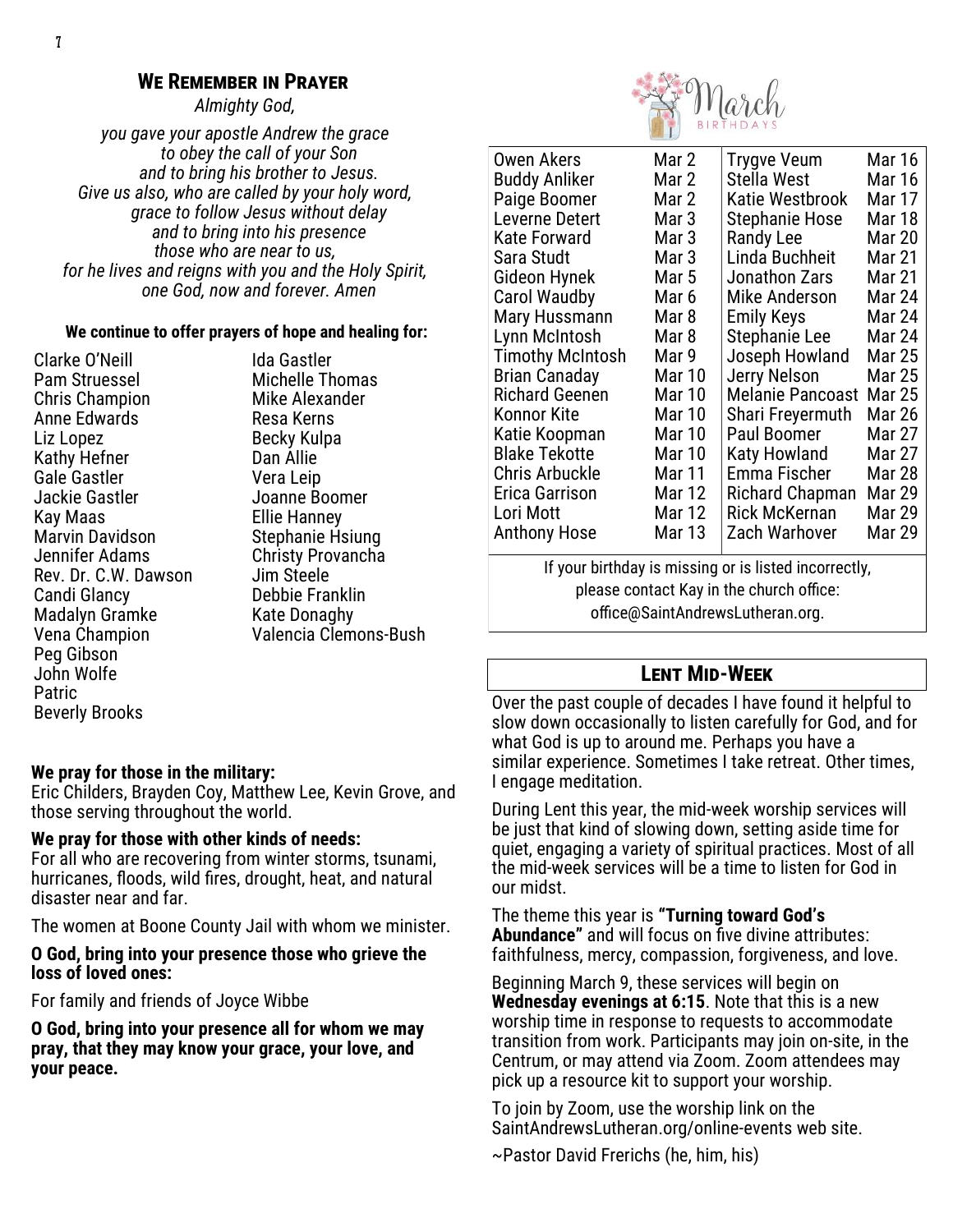

#### **Tuesday, March 1st**

6:30 pm Mutual Ministry

#### **Wednesday, March 2nd**

Ash Wednesday 8:00 am Men's Bible Study 10:00 am Women in the Word 10:00 am Staff Meeting 5:45 pm Choir Rehearsal 7:00 pm Ash Wednesday Worship

- **Sunday, March 6th**
- Anonymous Angels 8:30 am Worship (In person only) 9:45 am Lent Event for All: What is Lent? 11:00 am Worship (In person and on Zoom) 6:00 pm Catechism Class
- **Monday, March 7th**

2:00 pm Prayer Team

**Tuesday, March 8th**

1:30 pm LWR School Bags

#### **Wednesday, March 9th**

- 8:00 am Men's Bible Study
- 10:00 am Women in the Word
- 10:00 am Staff Meeting
- 6:15 pm Lenten Evening Prayer
- 7:00 pm Choir Rehearsal

#### **Friday, March 11th**

9:00 am Quilt Tying

#### **Sunday, March 13th**

Daylight Saving Time begins 8:30 am Worship (In person only) 9:45 am Sunday Forum: Word and Fellowship 10:00 am Sunday School (In person and on Zoom) 11:00 am Worship (In person and on Zoom)

7:00 pm Youth Get-Together

#### **Monday, March 14th**

7:00 pm Endowment Board

# **Wednesday, March 16th**

- 8:00 am Men's Bible Study
- 10:00 am Women and the Word
- 10:00 am Staff Meeting
- 6:15 pm Lenten Evening Prayer
- 7:00 pm Choir Rehearsal

# **Thursday, March 17th**

6:00 pm Council Meeting

#### **Sunday, March 20th**

- 8:30 am Worship (In person only)
- 9:45 am Lent Event for All
- 11:00 am Worship (In person and on Zoom)
- 6:00 pm Catechism Class

#### **Tuesday, March 22nd**

1:00 pm Archives Meeting

#### **Wednesday, March 23rd**

- 8:00 am Men's Bible Study
- 10:00 am Women and the Word
- 10:00 am Staff Meeting
- 6:15 pm Lenten Evening Prayer
- 7:00 pm Choir Rehearsal

#### **Thursday, March 24th**

7:00 pm Women in the Word

#### **Friday, March 25th**

9:00 am Quilt Tying

#### **Sunday, March 27th**

- 8:30 am Worship (In person only)
- 9:45 am Sunday Forum: Word and Fellowship
- 10:00 am Sunday School (In person and on Zoom)
- 11:00 am Worship (In person and on Zoom)
- 4:00 pm Loaves and Fishes Distribution

#### **Wednesday, March 30th**

- 8:00 am Men's Bible Study
- 10:00 am Women and the Word
- 10:00 am Staff Meeting
- 6:15 pm Lenten Evening Prayer
- 7:00 pm Choir Rehearsal



Thank you to our Newsletter Volunteers who come to the church each month to fold and label the newsletter!

Phyllis Glasker, Kim Hickey, Maggy Kirby, Dawn Lessiack and Barb Lewis.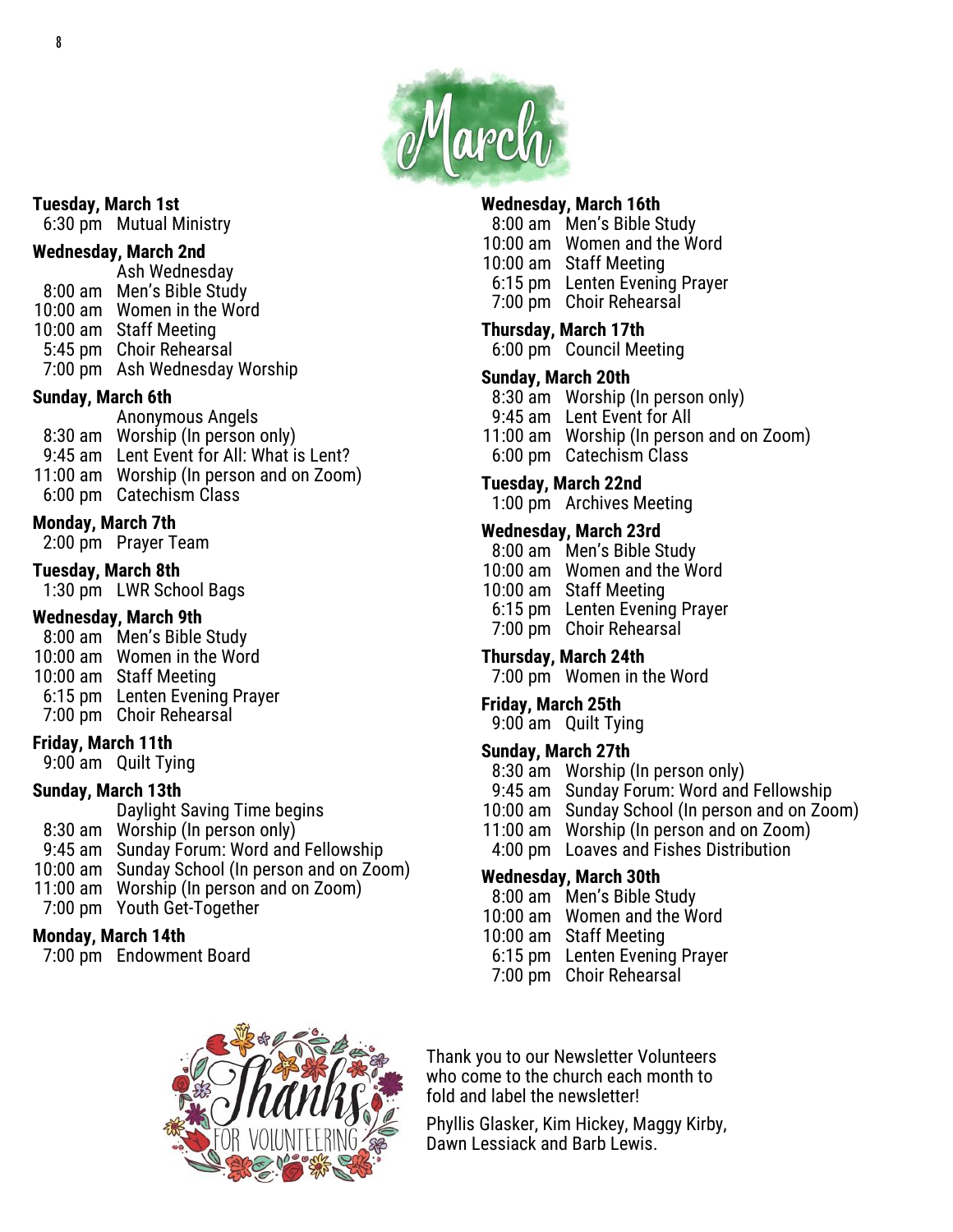Saint Andrew's Lutheran Church provides a variety of means for making an offering.

• **Offering Basket:** Place your

Those means include:



offering in the basket as you enter or leave worship or send offerings by mail;

- **Online:** Visit SaintAndrewsLutheran.org website and click the Donate Now button;
- **Bill pay:** Use the convenience of the bill pay feature through your financial institution.
- **Give by Text:** participants may text their offering amount to (844) 989-4094 and follow the instructions;
- **Smartphone App:** participants may download the Vanco Mobile app from iOS App store or GooglePlay, then search for "St Andrews Lutheran Church" or "Columbia MO".

#### **Making an Offering Worship at St. Andrew's March 2022**

**March 6th First Sunday in Lent** Deuteronomy 26:1-11; Psalm 91:1-2, 9-16 Romans 10:8b-13; Luke 4:1-13 *Setting 5*

#### **March 13th Second Sunday in Lent** Genesis 15:1-12, 17-18; Psalm 27 Philippians 3:17-4:1; Luke 13:31-35 *Setting 5*

**March 20th Third Sunday in Lent** Isaiah 55:1-9; Psalm 63:1-8 I Corinthians 10:1-13; Luke 13:1-9 *Setting 5*

**March 27th Fourth Sunday in Lent** Joshua 5:9-12; Psalm 32 2 Corinthians 5:16-21; Luke 15:1-3,11b-32 *Setting 5*

# **Using Your Phone To Join Zoom Worship**

Sundays at 11 am and Wednesdays at 6 pm You can use your phone to join worship every Sunday at 11 am and Wednesday at 6 pm To join, call (312) 626-6799.

You'll be asked for a meeting ID. The ID you need to enter on your phone is 573 449 5674.

- Call: (312) 626-6799
- Meeting ID: 573 449 5674 Ĭ
- Password: 65203





# **Worshipping from Home this Lent?**

Pickup a Lent 2022 Home Worship kit

Fach kit includes resources for Wednesdays of Lent beginning with Ash Wednesday One per household please